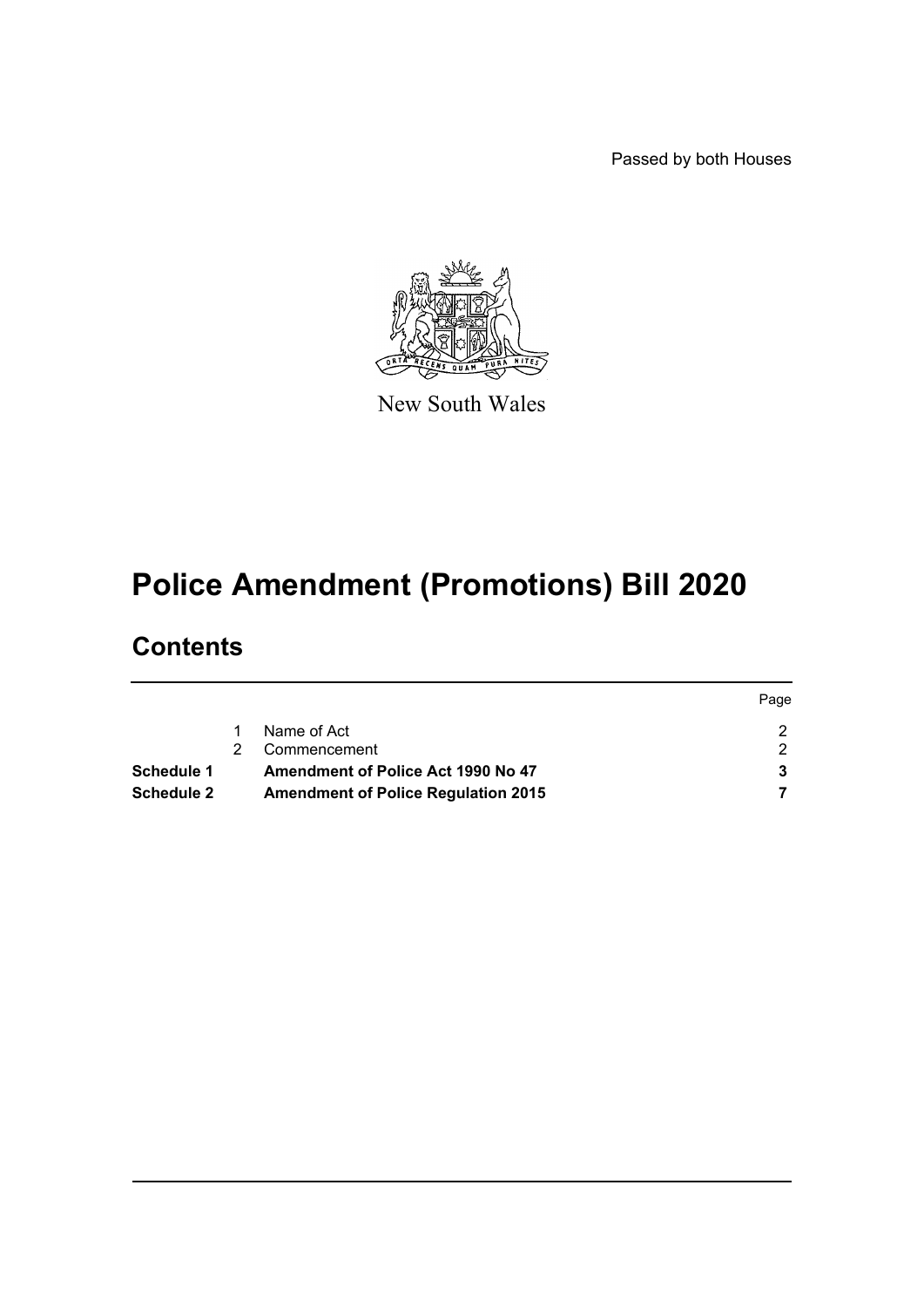*I certify that this public bill, which originated in the Legislative Assembly, has finally passed the Legislative Council and the Legislative Assembly of New South Wales.*

> *Clerk of the Legislative Assembly. Legislative Assembly, Sydney, , 2020*



New South Wales

# **Police Amendment (Promotions) Bill 2020**

Act No , 2020

An Act to amend the *Police Act 1990* and the *Police Regulation 2015* with respect to the promotions process for non-executive police officers to the ranks of sergeant, inspector and superintendent; and for other purposes.

*I have examined this bill and find it to correspond in all respects with the bill as finally passed by both Houses.*

*Assistant Speaker of the Legislative Assembly.*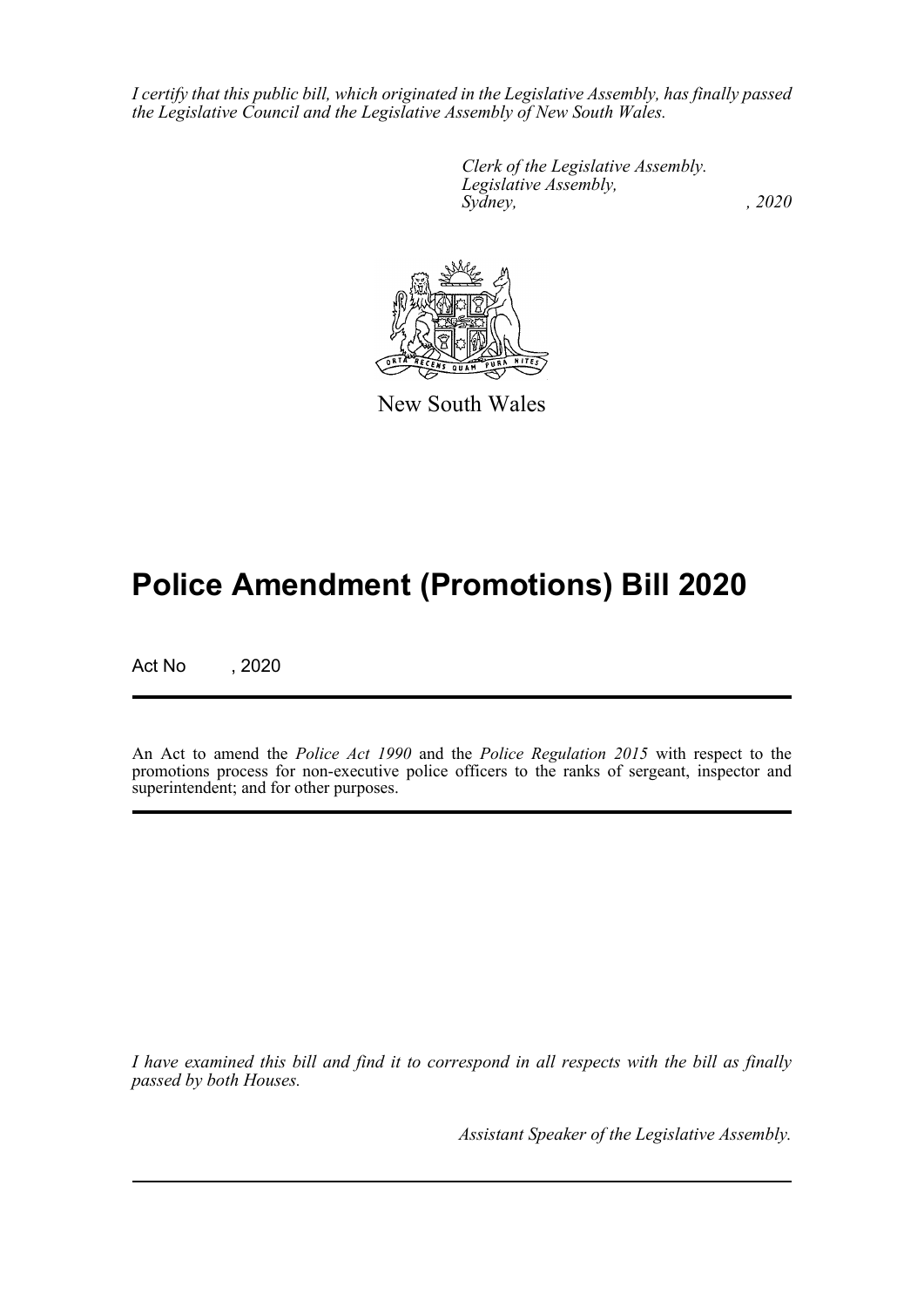## <span id="page-2-0"></span>**The Legislature of New South Wales enacts—**

## **1 Name of Act**

This Act is the *Police Amendment (Promotions) Act 2020*.

## <span id="page-2-1"></span>**2 Commencement**

This Act commences on a day or days to be appointed by proclamation.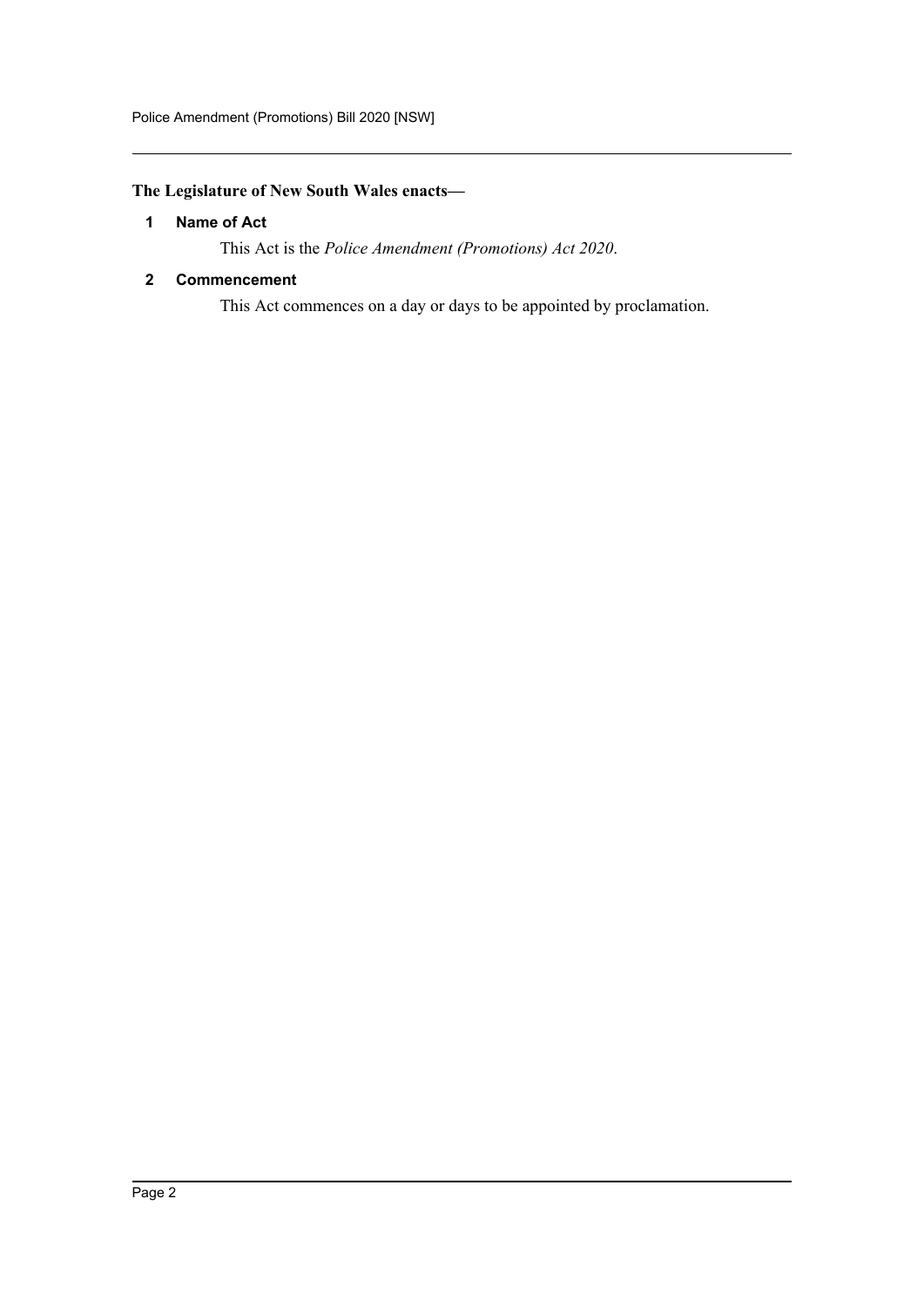## <span id="page-3-0"></span>**Schedule 1 Amendment of Police Act 1990 No 47**

## **[1] Section 3 Definitions**

Omit the definition of *promotion list* from section 3(1).

## **[2] Section 63 Definitions**

Insert in alphabetical order—

*specialist position* means a position at the rank of sergeant, inspector or superintendent identified by the Commissioner as requiring specialist qualifications or unique knowledge, skills or experience.

*vacant specialist position* means—

- (a) a specialist position that is not held by a person, or
- (b) a specialist position to which a police officer is appointed on a provisional basis, in accordance with section 66AB, or
- (c) a specialist position in which a police officer is appointed to act, in accordance with section 66A.

## **[3] Section 63, definition of "vacant position"**

Omit paragraphs (b) and (c). Insert instead—

(b) a position in which a police officer is appointed to act, in accordance with section 66A.

## **[4] Sections 65(2), 75(2) and 219(2)(h)**

Insert "or vacant specialist position" and "or vacant specialist positions" after "vacant position" and "vacant positions", respectively and wherever occurring.

### **[5] Section 66, heading**

Insert "**and promotion appointments**" after "**Appointments**".

### **[6] Section 66(1)–(3)**

Insert "and vacant specialist positions" and "or a vacant specialist position" after "constables)" and "non-executive police officer", respectively and wherever occurring.

### **[7] Section 66(4)**

Omit "from the promotion list for the rank concerned who is a person available for appointment and who has the greatest merit according to rankings on the list".

Insert instead "who has, in the opinion of the Commissioner, the greatest merit as determined in accordance with the regulations".

### **[8] Section 66, note**

Omit the note to section 66(4). Insert at the end of the section—

**Note.** Sections 66AC and 66A contain an exception to subsection (4) and this section, respectively.

### **[9] Sections 66AA and 66AB**

Omit the sections. Insert instead—

### **66AA Promotion appointments to specialist positions**

(1) In deciding to appoint a police officer by way of promotion to a vacant specialist position, the Commissioner must appoint the officer who has, in the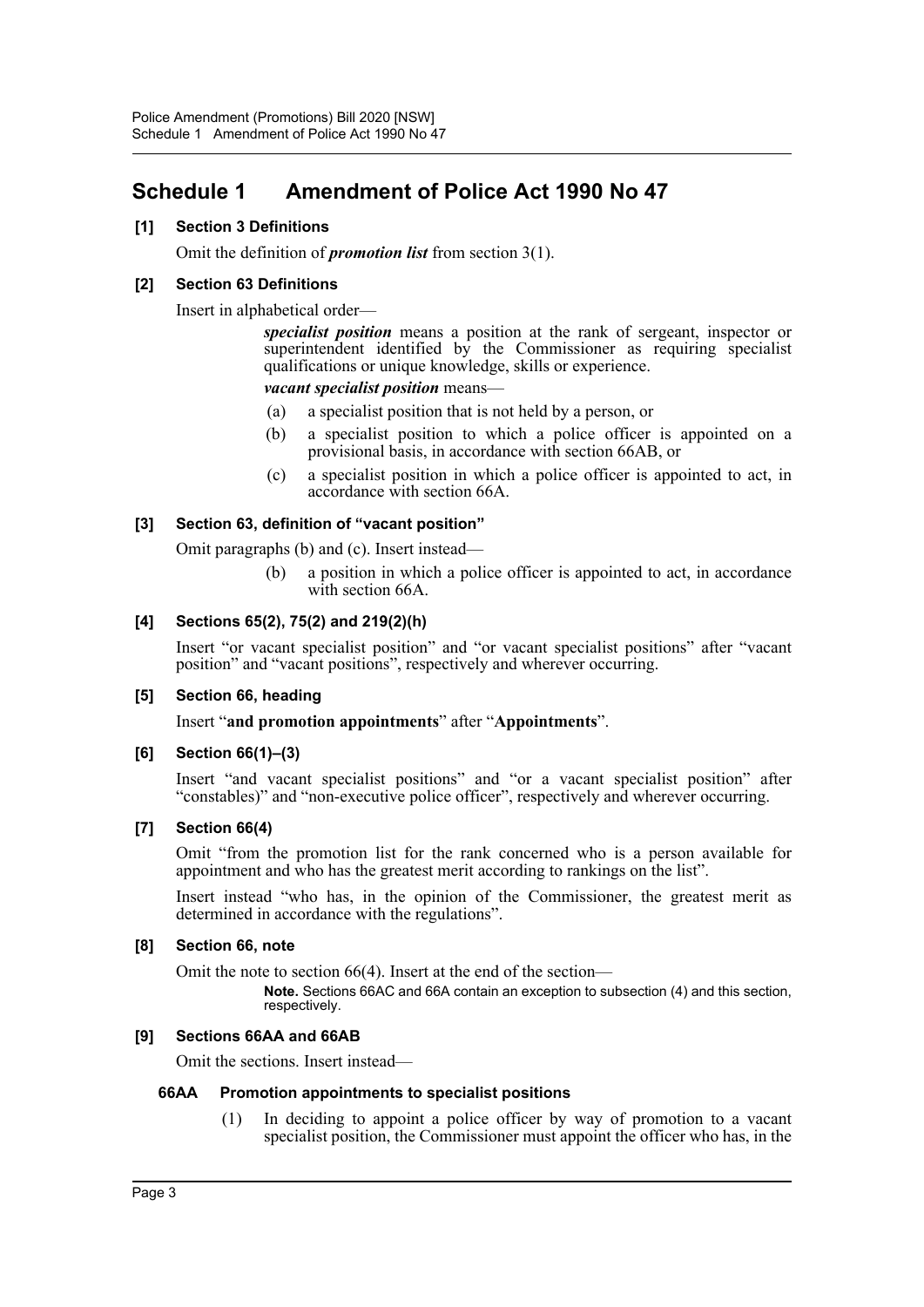opinion of the Commissioner, the greatest merit as determined in accordance with the regulations.

- (2) The Commissioner may require a police officer applying for appointment by way of promotion to a vacant specialist position to undergo a psychological assessment of the officer's suitability for the position.
- (3) The Commissioner may not appoint a police officer by way of promotion to a vacant specialist position for which a psychological assessment is required if the officer-
	- (a) refuses to undergo the assessment, or
	- (b) fails to satisfy any requirement or criteria relevant to the assessment. **Note.** Section 66A contains an exception to this section.

#### **66AB Promotion appointments to specialist positions requiring specific qualifications—provisional appointments**

- (1) This section applies in relation to a vacant specialist position that requires a specific qualification if none of the applicants for the position holds the qualification.
- (2) The Commissioner may appoint by way of promotion to the position a police officer who does not hold the qualification.
- (3) The Commissioner must appoint the police officer to the position on a provisional basis for a period (the *provisional period*) determined by the Commissioner.
- (4) The Commissioner must permanently appoint the police officer to the position if—
	- (a) the officer obtains the qualification within the provisional period, and
	- (b) the officer has, in the opinion of the Commissioner, demonstrated satisfactory performance in the position within the provisional period.
- (5) If the police officer is not permanently appointed under subsection (4) within the provisional period, at the end of the provisional period the officer returns to the rank and grade the officer would have held at the end of the provisional period had the officer not been provisionally appointed to the specialist position.
- (6) Section 66AA applies to an appointment under this section. **Note.** Section 66A contains an exception to this section.

## **[10] Section 66AC, heading**

Omit "**Promotion appointments**". Insert instead "**Appointments**".

## **[11] Section 66A**

Omit sections 66A and 67. Insert instead—

### **66A Acting appointments**

- (1) The Commissioner may appoint a police officer to act in a non-executive police officer position if—
	- (a) the position is vacant, or
	- (b) the holder of the position is suspended, sick or absent.
- (2) The police officer, while acting in the position, has all the functions of the holder of the position.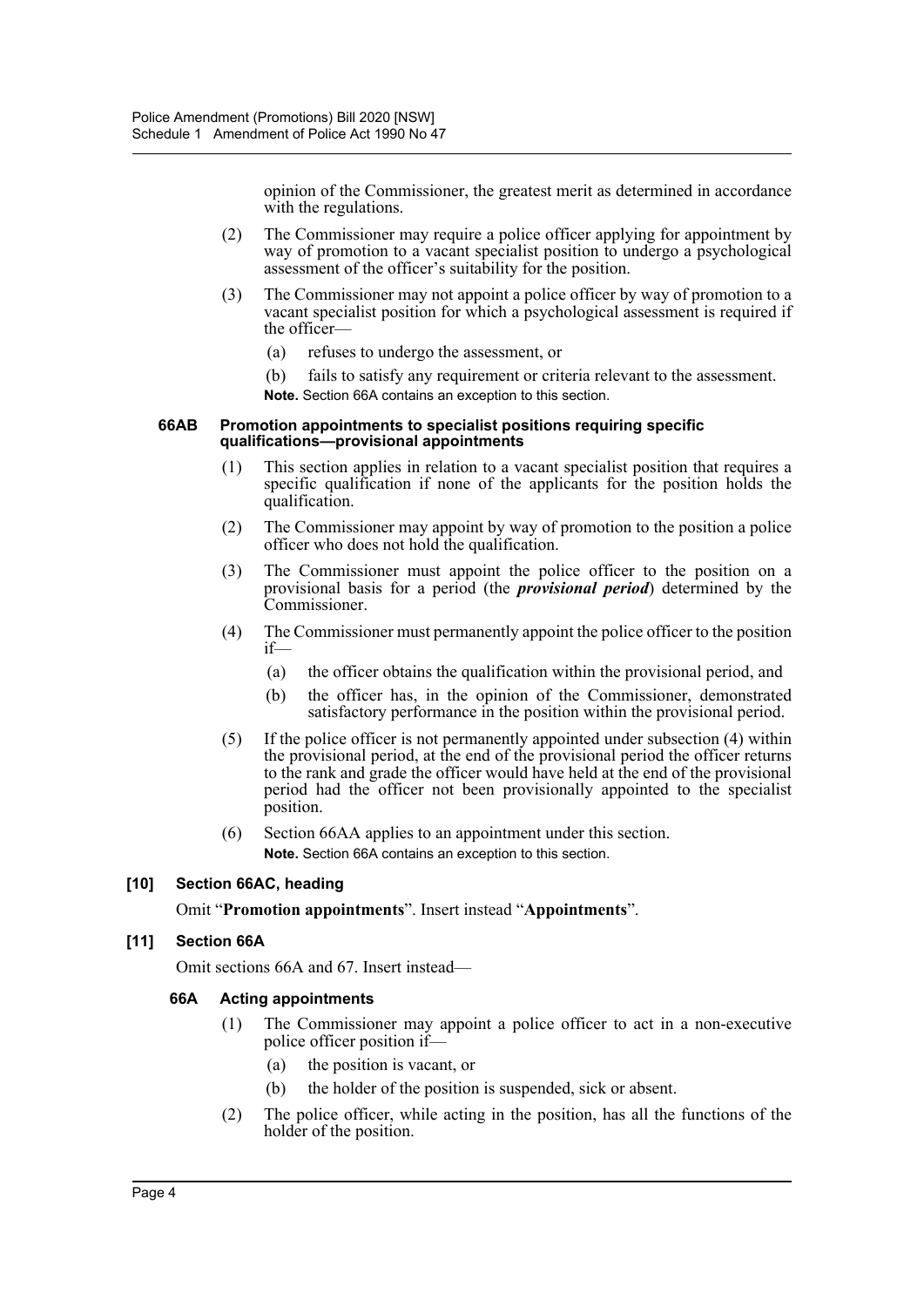- (3) The Commissioner may, at any time, terminate the appointment of the police officer to act in the position.
- (4) This section does not prevent the payment of an allowance to a police officer for exercising any or all of the functions of a non-executive police officer position if a police officer is not appointed to act in the position under this section.
- (5) An appointment made under subsection  $(1)(a)$  must not be for a period longer than 12 months.
- (6) Sections 66, 66AA and 66AB do not apply to an appointment under this section.

## **[12] Section 68**

Omit the section. Insert instead—

#### **68 Declaration as to misconduct**

- (1) Before appointing a police officer to act in a non-executive police officer position under section 66A, the Commissioner must require the officer to provide a declaration that the officer has not knowingly engaged in specified misconduct or any other misconduct.
- (2) A police officer who fails, refuses or is unable to provide the declaration is ineligible for appointment to the position.
- (3) The failure, refusal or inability of a police officer to provide the declaration must not be taken into consideration for a purpose other than the assessment of the officer's eligibility to be appointed to the position.

### **[13] Section 70 Promotion lists**

Omit the section.

### **[14] Section 71 Integrity matters**

Omit section 71(1). Insert instead—

- Each of the following is a duty of the Commissioner—
	- (a) before a non-executive police officer participates in a process relating to the person's promotion to the rank of sergeant, inspector or superintendent—to make inquiries as to the integrity of the officer,
	- (b) before appointing a person by way of promotion as a non-executive police officer—to make inquiries as to the integrity of the person of the following—
		- (i) the LECC,
		- (ii) the Commander, Professional Standards Command,
		- (iii) any other person the Commissioner considers appropriate.

### **[15] Section 71(3)**

Omit "subsection (1)". Insert instead "subsection (1)(b)".

### **[16] Section 71(6)**

Omit "a promotion list or any part of a process relating to placement on a promotion list" and "to remain on the list or be placed on the list".

Insert instead "any part of a process relating to the person's promotion" and "to participate in the process", respectively.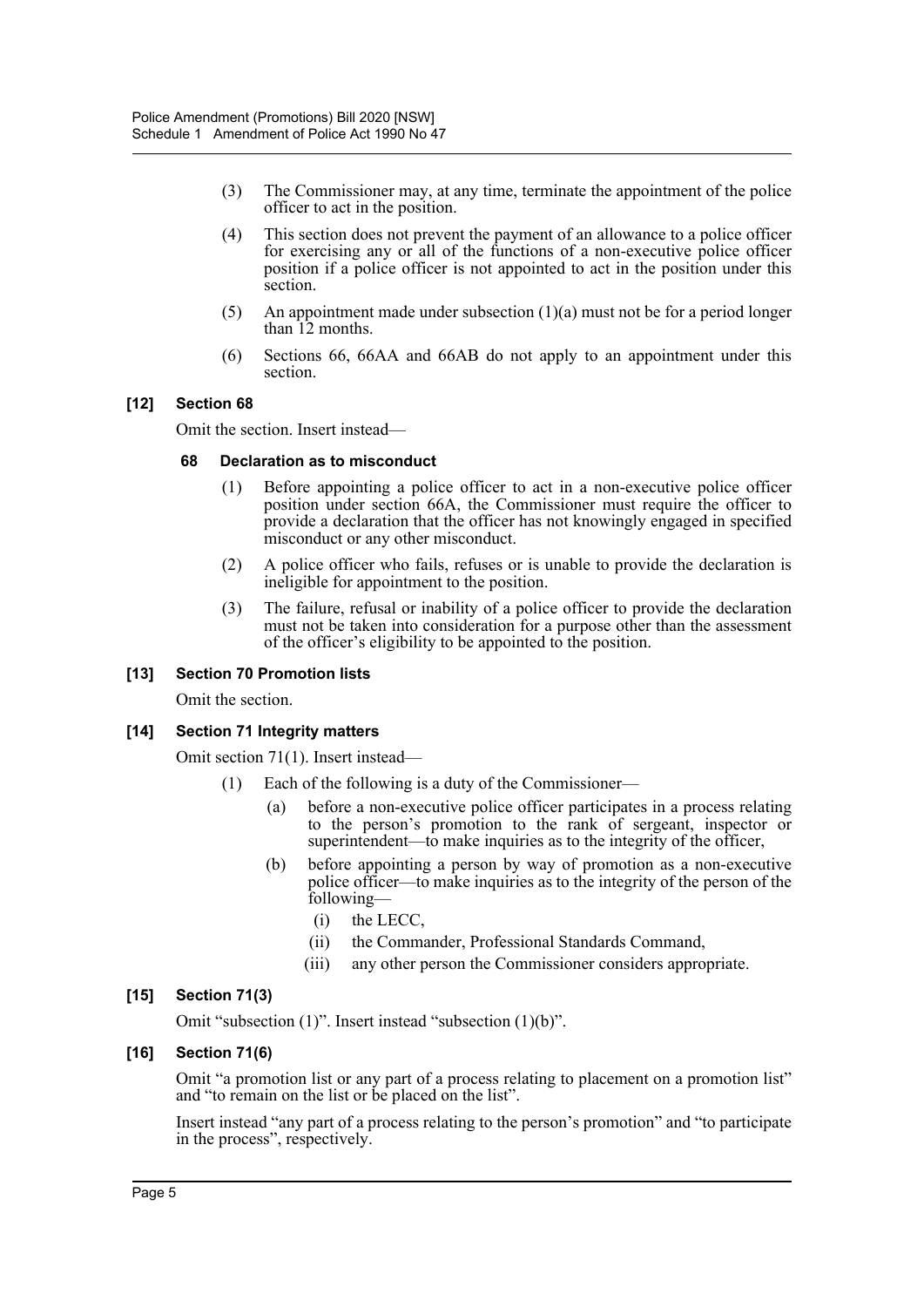## **[17] Section 73**

Insert after section 72—

## **73 Regulations relating to promotion of non-executive police officers**

- (1) The regulations may make provision for or with respect to the promotion of non-executive police officers to the rank of sergeant, inspector or superintendent.
- (2) In particular, the regulations may make provision for or with respect to the following matters—
	- (a) the requirements and processes for promotion,
	- (b) the criteria for eligibility to participate in a process for promotion,
	- (c) the appointment of police officers to positions,
	- (d) the procedures for and conduct of reviews.

## **[18] Section 183A Revocation of promotional appointment by Commissioner**

Omit "(including obtaining a place on any relevant promotion list)".

## **[19] Section 219 Regulations**

Omit section 219(2)(l). Insert instead—

(l) a review of the process for promoting non-executive police officers established by amendments made by the *Police Amendment (Promotions) Act 2020*.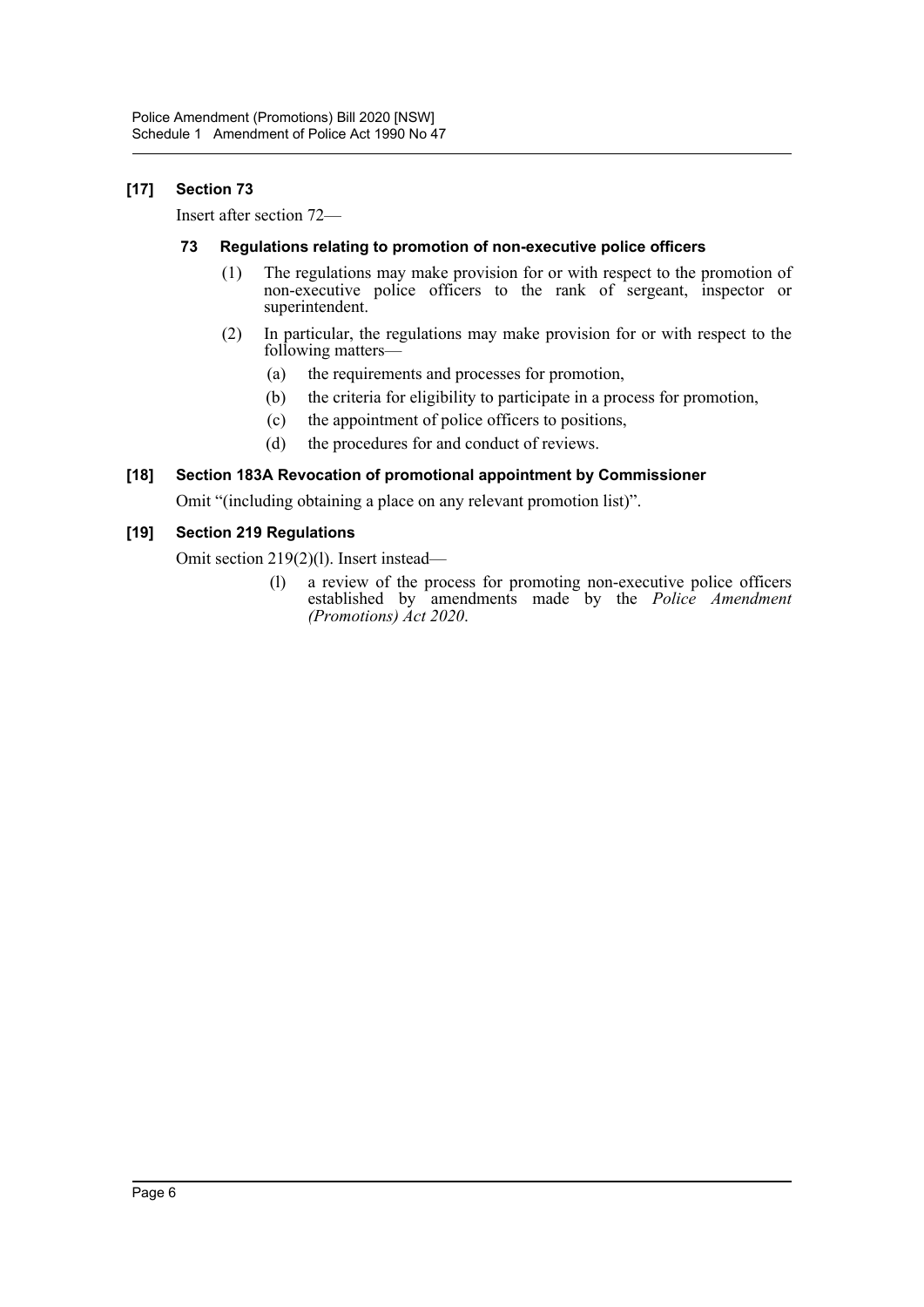## <span id="page-7-0"></span>**Schedule 2 Amendment of Police Regulation 2015**

## **[1] Clause 3 Definitions**

Omit the definitions of *eligibility program*, *eligibility requirement*, *management performance review*, *pre-qualifying assessment*, *principal promotion list*, *promotion examination*, *Review Committee*, *Review Panel* and *sergeants reserve promotion list* from clause 3(1).

**[2] Clause 12 Appointments to specialist positions—required time at rank** Omit the clause.

## **[3] Part 2, Division 3**

Omit Divisions 3–7 of Part 2. Insert instead—

## **Division 3 Promotion of non-executive police officers**

## **Subdivision 1 Preliminary**

### **19 Application**

This Division applies to the promotion of non-executive police officers to the rank of sergeant, inspector or superintendent.

## **20 Definitions**

In this Division—

*appointed person*—see clause 30.

*eligible non-executive police officer*—see clause 21.

*position-based assessment* for a position means an assessment, including at least a written application and an interview, of a police officer's suitability for the position against the pre-established standards for the position.

*pre-established standards* for a position means the capability, knowledge, qualification and experience standards for the position.

*promotion rank*—see clause 21.

*rank-based assessment* for a rank means the following assessments of a police officer's suitability for the rank—

- (a) an assessment of the officer's individual capabilities against the capabilities required for the rank,
- (b) an assessment of the officer's technical skills and operational knowledge against the technical skills and operational knowledge required for the rank.

*required time at rank* for a rank means a period of not less than 2 years at the rank.

## **Subdivision 2 Promotions process**

### **21 Eligibility criteria to participate in promotions process**

A non-executive police officer (an *eligible non-executive police officer*) is eligible to participate in the process for promotion to the rank (the *promotion rank*) of sergeant, inspector or superintendent under this Division, if—

(a) the officer has completed the required time at rank for the rank below the promotion rank, and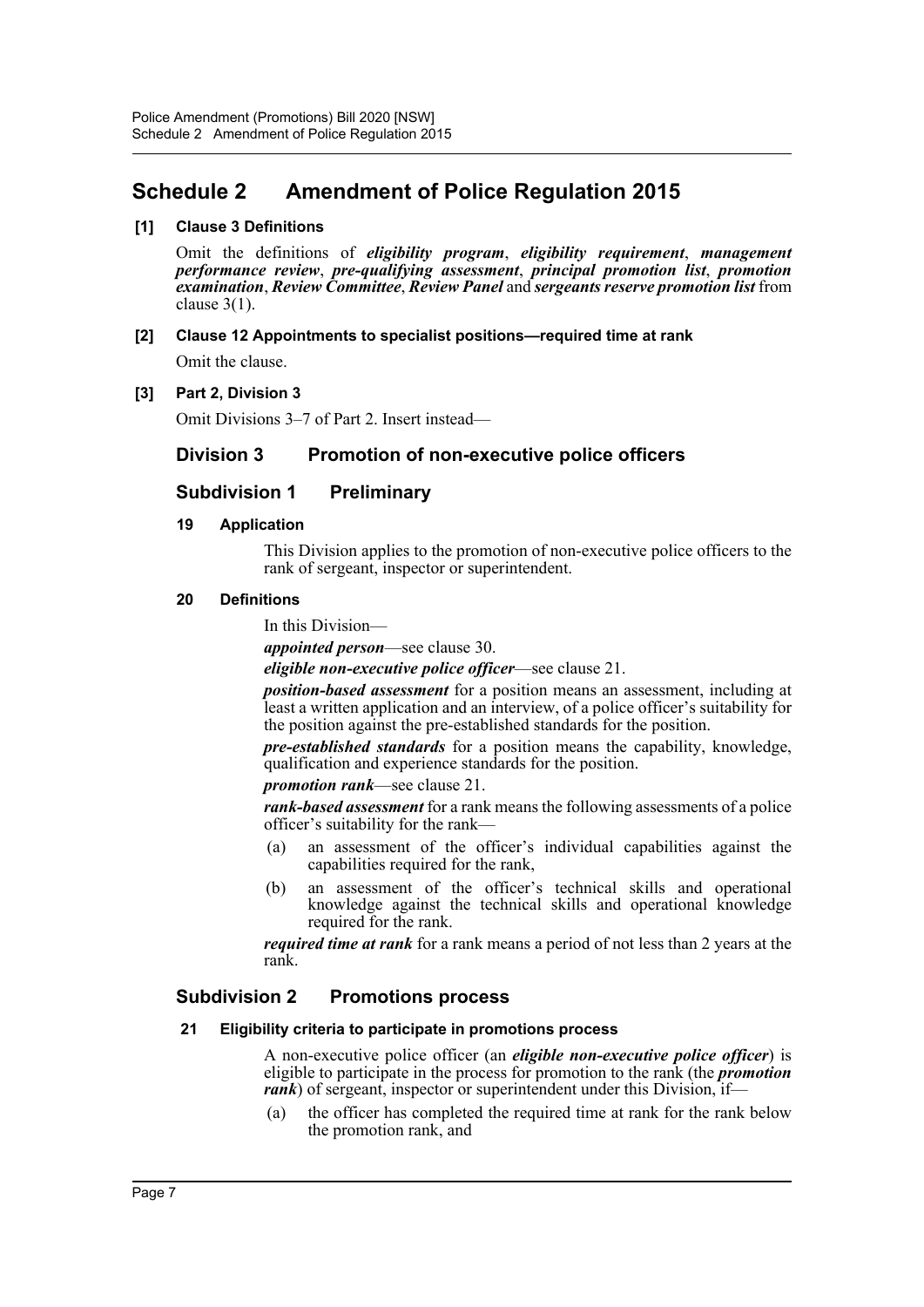- (b) the Commissioner—
	- (i) has made inquiries as to the integrity of the officer under section  $71(1)(a)$  of the Act, and
	- (ii) following the making of those inquiries, is satisfied the officer is suitable to participate in the process.

#### **22 Stage A—Rank-based assessments**

- (1) Before applying for a promotion to a promotion rank in accordance with clause 23, an eligible non-executive police officer must, to the satisfaction of the Commissioner, successfully complete the rank-based assessment for the promotion rank.
- (2) The officer must have successfully completed the assessment not more than 2 years before the day of making the application.

### **23 Stage B—Promotion applications**

- (1) An eligible non-executive police officer who has successfully completed the rank-based assessment for the promotion rank may apply for a promotion to the relevant rank when a position for the rank is advertised.
- (2) An officer who applies for a promotion to the advertised position must undertake the position-based assessment for the position.
- (3) A decision about promotion must be based on the outcome of the position-based assessment to determine the officer best suited to the requirements of the position.
- (4) The following principles apply in relation to a decision about promotion—
	- (a) pre-established standards for a position are to be expressed as levels against each capability or other requirements for the position,
	- (b) an officer may be appointed to a position only if the officer meets the pre-established standards for the position.

### **Subdivision 3 Review of promotion decisions**

#### **24 Review of Stage A Rank-based assessments**

- (1) A non-executive police officer may apply to the Commissioner for a review of the Commissioner's determination of the officer's completion of the rank-based assessment.
- (2) The application may only be made on the following grounds—
	- (a) that the whole or a part of the process relating to the assessment was irregular,
	- (b) that the outcome of an assessment of the officer's individual capabilities was unreasonable, having regard to all the circumstances,
	- (c) that the outcome of an assessment of the officer's technical skills and operational knowledge was incorrect, having regard to all the circumstances.
- (3) The application—
	- (a) must be in writing and state the grounds on which the application is made, and
	- (b) may be made no later than 48 hours after the officer is notified of the Commissioner's determination.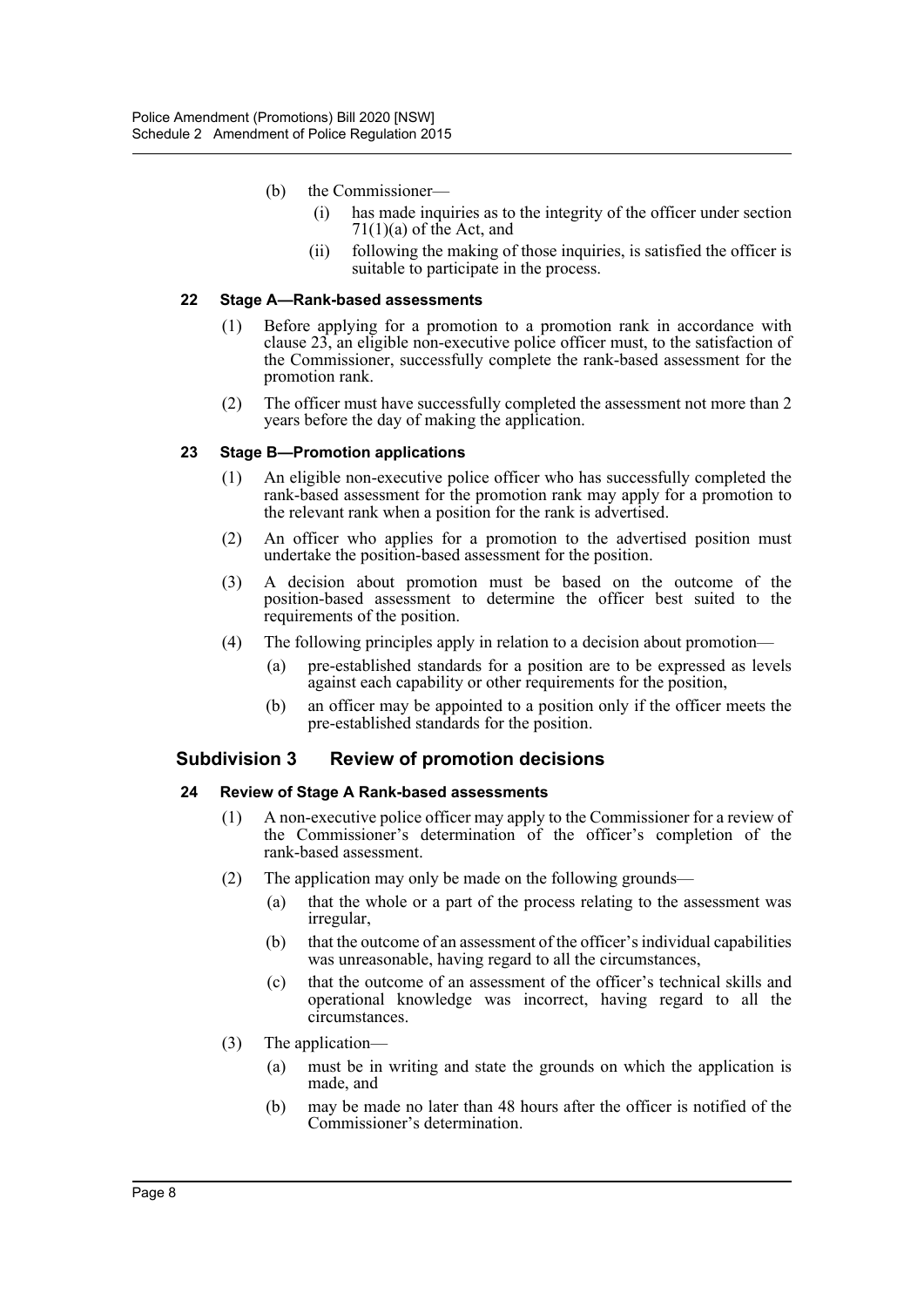## **25 Review of Stage B Position-based assessments**

- (1) A non-executive police officer may apply to the Commissioner for a review of the outcome of the officer's position-based assessment.
- (2) The application may only be made on the ground that the whole or a part of the process relating to the assessment was irregular, and is not a review of the merits of the outcome.
- (3) The application—
	- (a) must be in writing and state the grounds on which the application is made, and
	- (b) may be made no later than 48 hours after the officer is notified of the outcome of the assessment.
- (4) The permanent appointment of an officer in the position to which the review relates cannot be implemented until the review has been completed.

### **26 Commissioner's assessment of grounds for review**

- (1) On receiving an application for a review, the Commissioner must—
	- (a) assess the grounds supporting the application, and
	- (b) decide whether the application discloses a ground on which the application may be made.
- (2) If the application discloses a ground on which the application may be made, the Commissioner must—
	- (a) convene a Review Panel for the purposes of determining the application, and
	- (b) refer the application to the Review Panel for determination.
- (3) The decision of the Commissioner under this clause is final and is not subject to any further review.

### **27 Composition of Review Panel**

- (1) A Review Panel must consist of the following members—
	- (a) an employer representative appointed by the Commissioner,
	- (b) an employee representative appointed by the President of the Police Association of NSW,
	- (c) an independent person appointed by the Minister as the Chairperson of the Review Panel.
- (2) A person who was involved in the determination or outcome the subject of the review may not be a member of the Review Panel considering the determination or outcome.

### **28 Procedure for conducting review**

- (1) A review by a Review Panel must not be conducted by way of a hearing that involves persons appearing before the Review Panel.
- (2) In conducting the review, the Review Panel may consider any information the Panel considers relevant to the determination or outcome the subject of the review.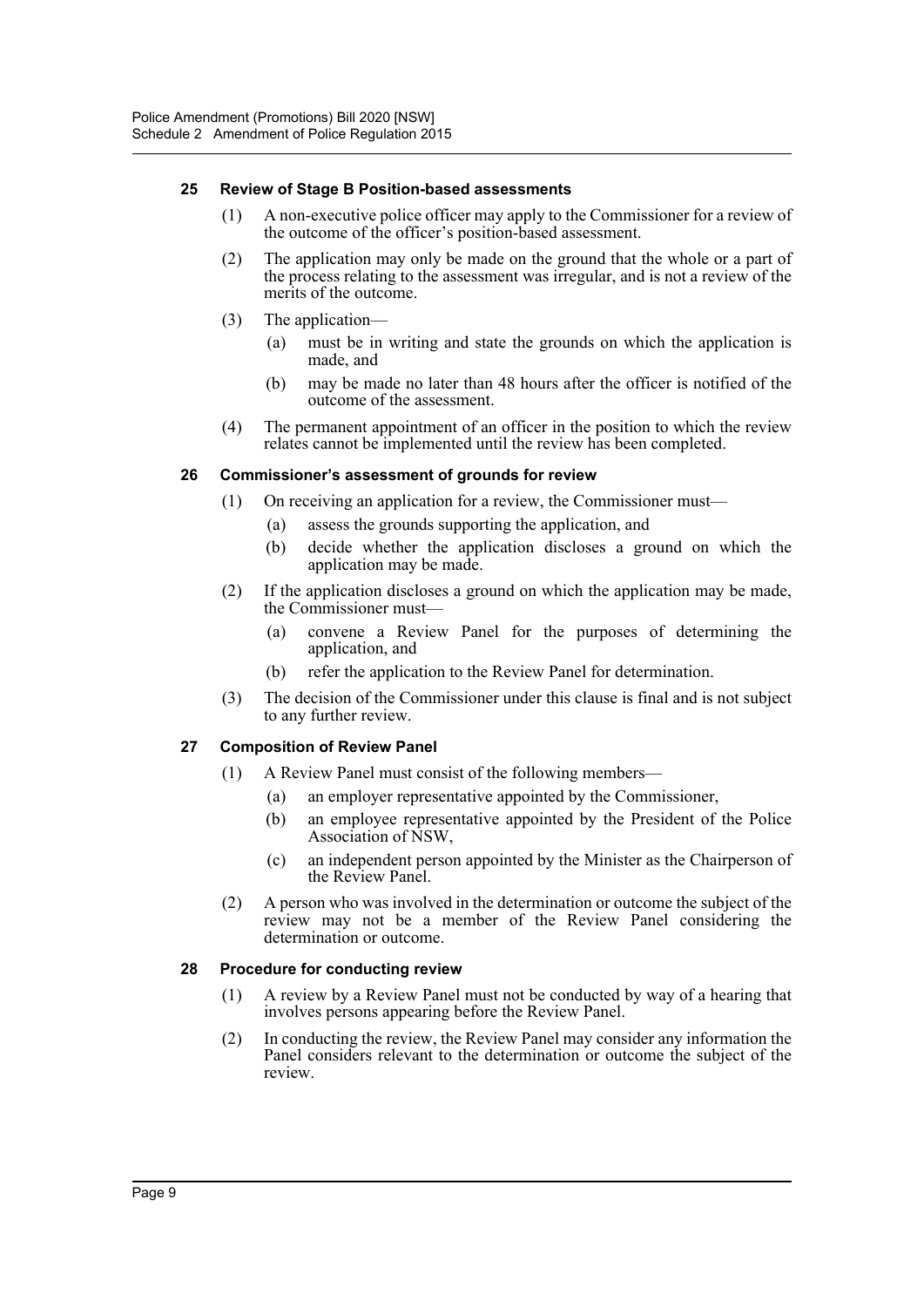## **29 Decision of Review Panel**

- (1) In determining an application for a review under clause 24(1), the Review Panel may—
	- (a) affirm the determination, or
	- (b) vary the determination, or
	- (c) set aside and substitute the determination, or
	- (d) allow the officer to attempt a rank-based assessment again.
- (2) In determining an application for a review under clause 25(1), the Review Panel may—
	- (a) if satisfied the process relating to the assessment was not in any way irregular—affirm the outcome, or
	- (b) if satisfied the process relating to the assessment was in any way irregular—recommend the outcome be revoked and another assessment process be carried out.
- (3) A decision supported by a majority of the members of a Review Panel is the decision of the Panel.
- (4) The Review Panel must, within 72 hours of making the decision, notify the Commissioner and the applicant of the decision and the reasons for the decision.
- (5) A failure by the Review Panel to give the notice within the period prescribed under subclause (4) does not invalidate the decision.
- (6) A decision of the Review Panel under this clause is final and is not subject to any further review.

## **Subdivision 4 Review of decisions made on integrity grounds**

### **30 Application for review of decisions made on integrity grounds**

- (1) A non-executive police officer may apply to the Commissioner for a review of the following decisions made on integrity grounds—
	- (a) that the officer is unsuitable to participate in a process for promotion,
	- (b) to suspend or remove the officer from any part of a process for promotion.
- (2) The application must be—
	- (a) in writing and state the grounds on which the application is made, and
	- (b) made no later than 7 days after the officer is notified of the decision.
- (3) Within 48 hours of receiving the application, the Commissioner must refer the application to the person appointed by the Minister for the purposes of conducting the review (the *appointed person*).

### **31 Procedure for conducting review**

- (1) The procedure for conducting the review must be determined by the appointed person.
- (2) However, the review must not be conducted by way of a hearing that involves persons appearing before the appointed person.
- (3) In conducting the review, the appointed person may consider— (a) any written information provided by the officer, and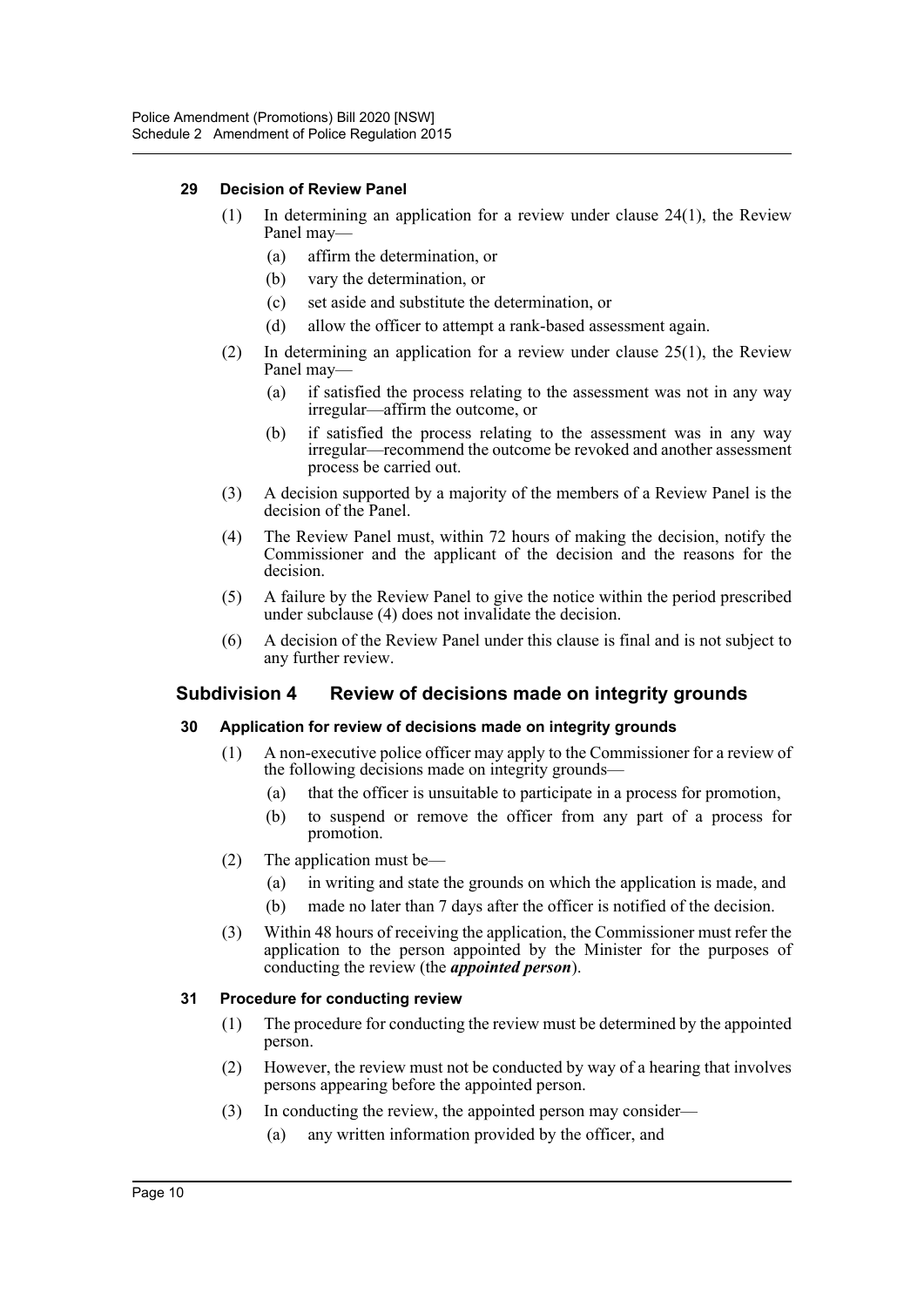- (b) any information provided by the Commissioner on which the decision the subject of the review was based, including information as to the integrity of the officer.
- (4) The Commissioner is authorised to provide the information referred to in subclause (3)(b) to the appointed person.
- (5) The appointed person may—
	- (a) require the officer to provide further information in relation to the application, and
	- (b) obtain expert advice in relation to any matter that is relevant to the review, and
	- (c) inform themselves in any other manner as the appointed person thinks appropriate.
- (6) The Commissioner must, if asked by the appointed person, provide to the person any information relevant to the decision the subject of the review.

## **32 Decision of appointed person**

- (1) In determining the application, the appointed person may—
	- (a) affirm the decision, or
	- (b) vary the decision, or
	- (c) set aside and substitute the decision.
- (2) The appointed person must, as soon as practicable after making the decision, notify the Commissioner and the applicant of the decision and the reasons for the decision.
- (3) The decision of the appointed person is taken to be the decision of the Commissioner.
- (4) The decision of the appointed person under this clause is final and is not subject to any further review.

### **[4] Clause 57 Remedial performance programs**

Omit "job-stream responsibilities" wherever occurring in clause 57(1). Insert instead "job responsibilities".

## **[5] Clause 57(2)**

Omit the subclause. Insert instead—

### (2) In this clause—

*job responsibilities*, in relation to a police officer, means the responsibilities and duties that attach to the officer's rank and position within the NSW Police Force.

## **[6] Clause 71 Acting or relieving in non-executive police officer positions**

Omit "employees)" from clause 71(b).

Insert instead "employees) or vacant specialist positions".

## **[7] Clause 73 Members refusing promotion or appointment**

Omit "Except as provided by clause 28(3), a". Insert instead "A".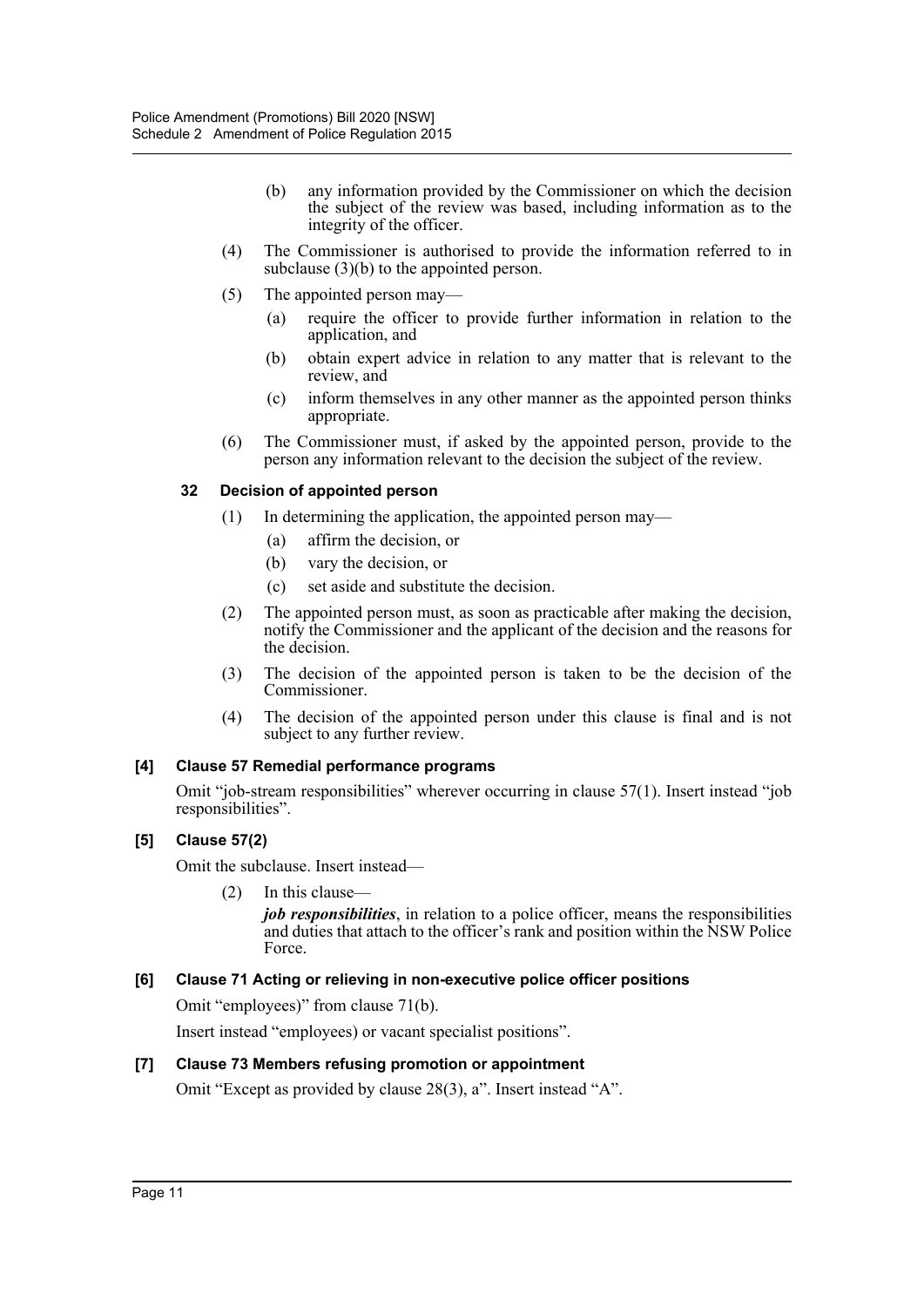**[8] Clause 145A One-off extension of period of eligibility to be placed on promotion list** Omit the clause.

## **[9] Clauses 148 and 149**

Insert after clause 147—

#### **148 Savings and transitional—non-executive police officers on promotion lists consequent on enactment of Police Amendment (Promotions) Act 2020**

- (1) This clause applies to a non-executive police officer who, immediately before the commencement of the amending Act, was—
	- (a) on a current promotion list, or
	- (b) eligible for placement on a proposed promotion list.
- (2) The officer is taken to be eligible to apply for a promotion under the Act as follows—
	- (a) for a position of the rank for which the current promotion list or proposed promotion list was or would have been prepared,
	- (b) for the period for which the officer was to remain on, or would have remained on, the current promotion list or proposed promotion list, or until the officer has been promoted, whichever is earlier.
- (3) In this clause—

*amending Act* means the *Police Amendment (Promotions) Act 2020*.

*current promotion list* means a list prepared under repealed section 70 that was current immediately before the commencement of the amending Act.

*proposed promotion list* means a list that would have been prepared under repealed section 70 for the year 2020.

*repealed section 70* means section 70 of the Act as in force before the commencement of the amending Act.

#### **149 Savings and transitional—non-executive police officers provisionally appointed to vacant specialist positions consequent on enactment of Police Amendment (Promotions) Act 2020**

- (1) This clause applies to a non-executive police officer who, immediately before the commencement of the amending Act, was appointed to a vacant specialist position under subsection (3) of repealed section 66AA. **Note.** The appointment to a vacant specialist position under subsection (3) of repealed section 66AA is an appointment on a provisional basis.
- (2) The officer is taken to have been appointed to the position on a provisional basis for a period ending 12 months after the commencement of the amending Act (the *transitional period*).
- (3) The Commissioner must permanently appoint the officer to the position if—
	- (a) the officer successfully completes the rank-based assessment for the rank to which the vacant specialist position relates within the transitional period, and
	- (b) the officer holds the specialist qualification, or unique knowledge, skills or experience required for the position, and
	- (c) if the Commissioner requires the officer to undergo a psychological assessment of the officer's suitability for the position—the officer undergoes the assessment and satisfies the requirements or criteria relevant to the assessment, and